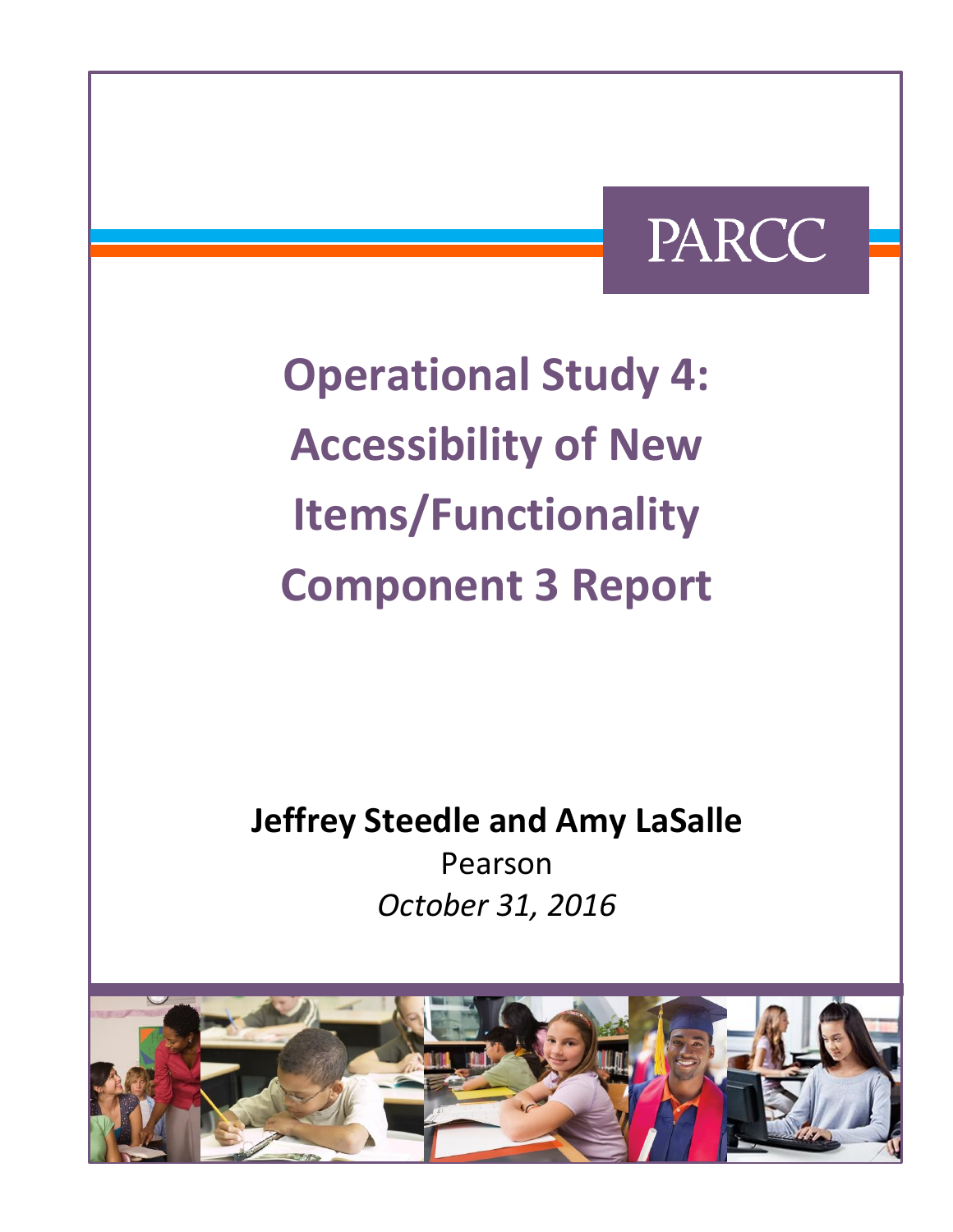## **PARCC**

### **Introduction**

PARCC Operational Study 4 Component 3 was designed to compare performance on PARCC mathematics field-test items for grade 3 taken with and without a drawing tool. For the 2016 testing window, five field-test items were selected to have the directions edited to allow students to provide a drawing as part of responses and directions on how to include a drawing. For those students, using the drawing tool was optional, and a drawing was not required for earning full credit. The standard variant of these items did not include the directions or the tool option. Both variants were included in the embedded online field-test forms to determine if there was a significant difference in performance. If no significant differences were found, then there would be evidence to allow the inclusion of the drawing response interaction on existing items. Because the study items were located in field test positions, scores on these items did not contribute to overall assessment scores, so no students were advantaged or disadvantaged by access to the drawing tool.

All mathematics items available to be embedded into the Spring 2016 forms were reviewed and approved by PARCC. No new items were created for this study, only variant items with modified direction lines. This report summarizes the quantitative and qualitative evidence bearing on the comparability of the study items administered with and without a drawing tool.

This report includes the following sections: Study Items to describe the items administered for this study; Sample Representation to describe how the groups of students taking the study items with and without access to the drawing tool were similar or dissimilar in terms of demographic variables; Scoring Methodology to explain the special steps taken when scoring responses for students who used the drawing tool; Scorer Reliability to provide evidence that scorers had consistent evaluations of responses to the study items; Drawing Tool Usage to summarize how frequently the drawing tool was used and whether the drawings affected scoring; Performance Comparisons to summarize how average scores differed between students with and without access to the drawing tool; Differential Item Functioning to indicate whether there was statistical evidence of potential item bias on the study items; Item-Total Correlations to show whether the study items were more or less discriminating when students had access to the drawing tool; Time-on-Task to compare the length of time spent on the study items with and without access to the drawing tool; and Observations to summarize comments made by scoring directors and content specialists. This report concludes with recommendations based on results and next steps for future research and implementation.

#### **Study Items**

For this study, the instructions for five grade 3 mathematics items were modified to inform students that they had the option to use a drawing as part of their responses and how to use the drawing tool. Some of the study items were multi-part items, with only one part allowing use of the drawing tool.

 M02861 is a single-part item associated with evidence statement 3.C.6-2 scored on a 0–3 point rubric. M02861D is the drawing tool version of this item.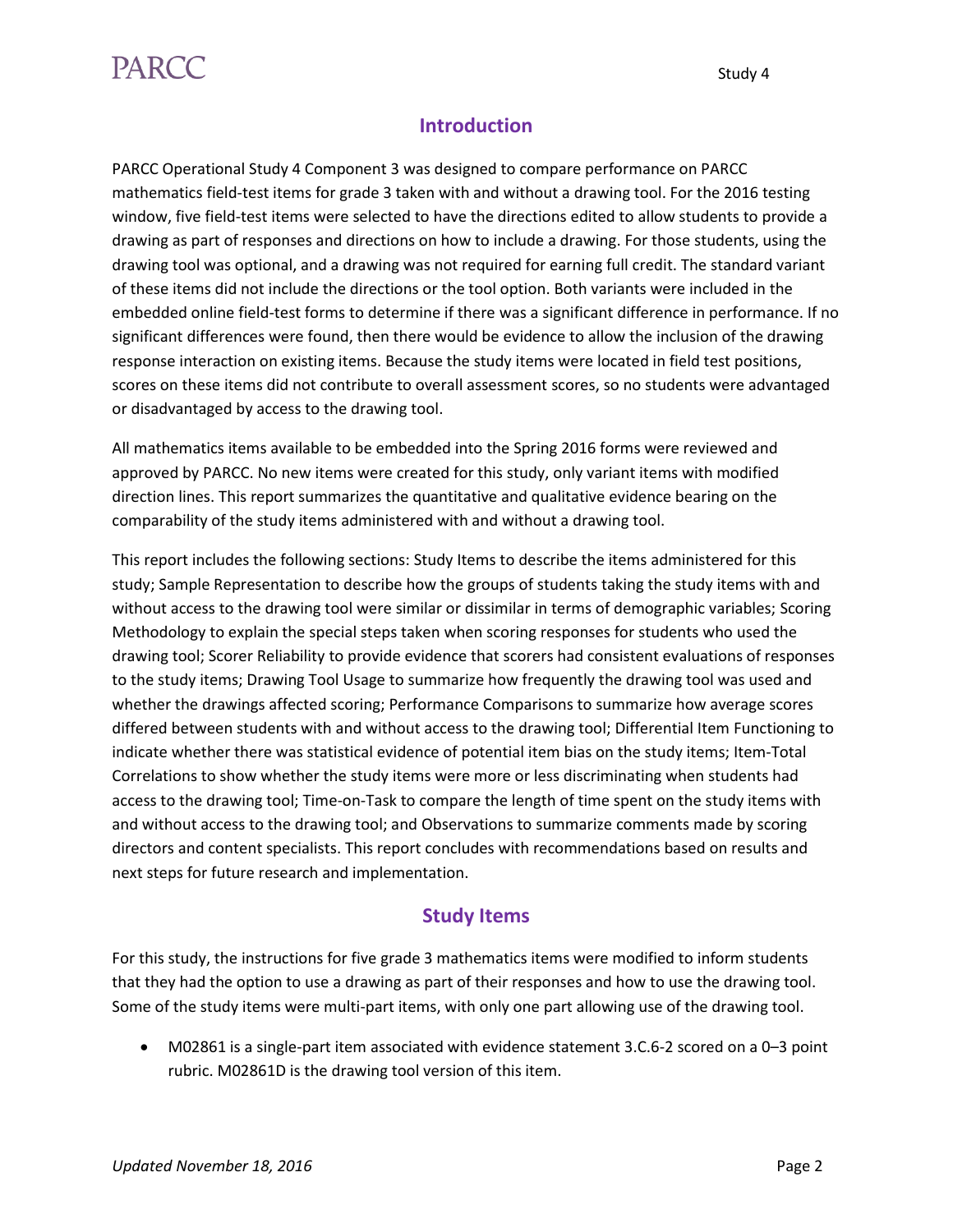# **PARCC**

- 4177-M03909 is a multi-part item associated with evidence statement 3.C.4-4 worth a total of 3 points. The hand-scored part was scored on a 0–2 point rubric. 4177-M03909D is the drawing tool version of this item.
- M300083P is a multi-part item associated with evidence statement 3.C.2 worth a total of 4 points. The hand-scored part was scored on a 0–3 point rubric. M300083PD is the drawing tool version of this item.
- 4220-M04135 is a multi-part item associated with evidence statement 3.D.1 worth a total of 3 points. The hand-scored part was scored on a 0–2 point rubric. 4220-M04135D is the drawing tool version of this item.
- M04129 is a single-part item associated with evidence statement 3.D.1 scored on a 0–3 point rubric. M04129D is the drawing tool version of this item.

#### **Sample Representation**

Given that assessment forms were randomly assigned (or "spiraled"), the students taking the study items with and without drawing tools should be randomly equivalent. That is, their characteristics, including distributions of demographic variables and mathematics ability, should be nearly the same. Table 1 shows the proportion of students in each study condition (No Tool or Drawing Tool) in demographic groups. Cohen's *h* was calculated as an effect size (i.e., difference in standard deviation units). In all cases, the magnitude of *h* was below 0.09 (average magnitude of 0.02), suggesting overall similarity between the groups. As a consequence of this similarity, observed differences in performance on the study items can be attributed to the drawing tool. A demographic comparison for each item is provided in the Appendix.

|                    | Proportion of Sample |         |          |          |  |  |  |
|--------------------|----------------------|---------|----------|----------|--|--|--|
|                    |                      | Drawing |          |          |  |  |  |
|                    | No Tool              | Tool    | Diff.    | h        |  |  |  |
| Female             | 0.498                | 0.502   | 0.003    | 0.007    |  |  |  |
| Male               | 0.499                | 0.501   | 0.002    | 0.004    |  |  |  |
| American Indian    | 0.508                | 0.492   | $-0.016$ | $-0.033$ |  |  |  |
| Asian              | 0.503                | 0.497   | $-0.005$ | $-0.010$ |  |  |  |
| <b>Black</b>       | 0.495                | 0.505   | 0.011    | 0.022    |  |  |  |
| Hispanic           | 0.494                | 0.506   | 0.012    | 0.023    |  |  |  |
| Pacific Islander   | 0.482                | 0.518   | 0.036    | 0.073    |  |  |  |
| White              | 0.501                | 0.499   | $-0.002$ | $-0.005$ |  |  |  |
| Multi-Race         | 0.490                | 0.510   | 0.020    | 0.040    |  |  |  |
| Not Provide        | 0.505                | 0.495   | $-0.010$ | $-0.020$ |  |  |  |
| <b>ELL Unknown</b> | 0.505                | 0.495   | $-0.009$ | $-0.019$ |  |  |  |
| Not ELL            | 0.499                | 0.501   | 0.001    | 0.003    |  |  |  |
| ELL                | 0.491                | 0.509   | 0.018    | 0.035    |  |  |  |

Table 1 *Demographic Comparison for All Items*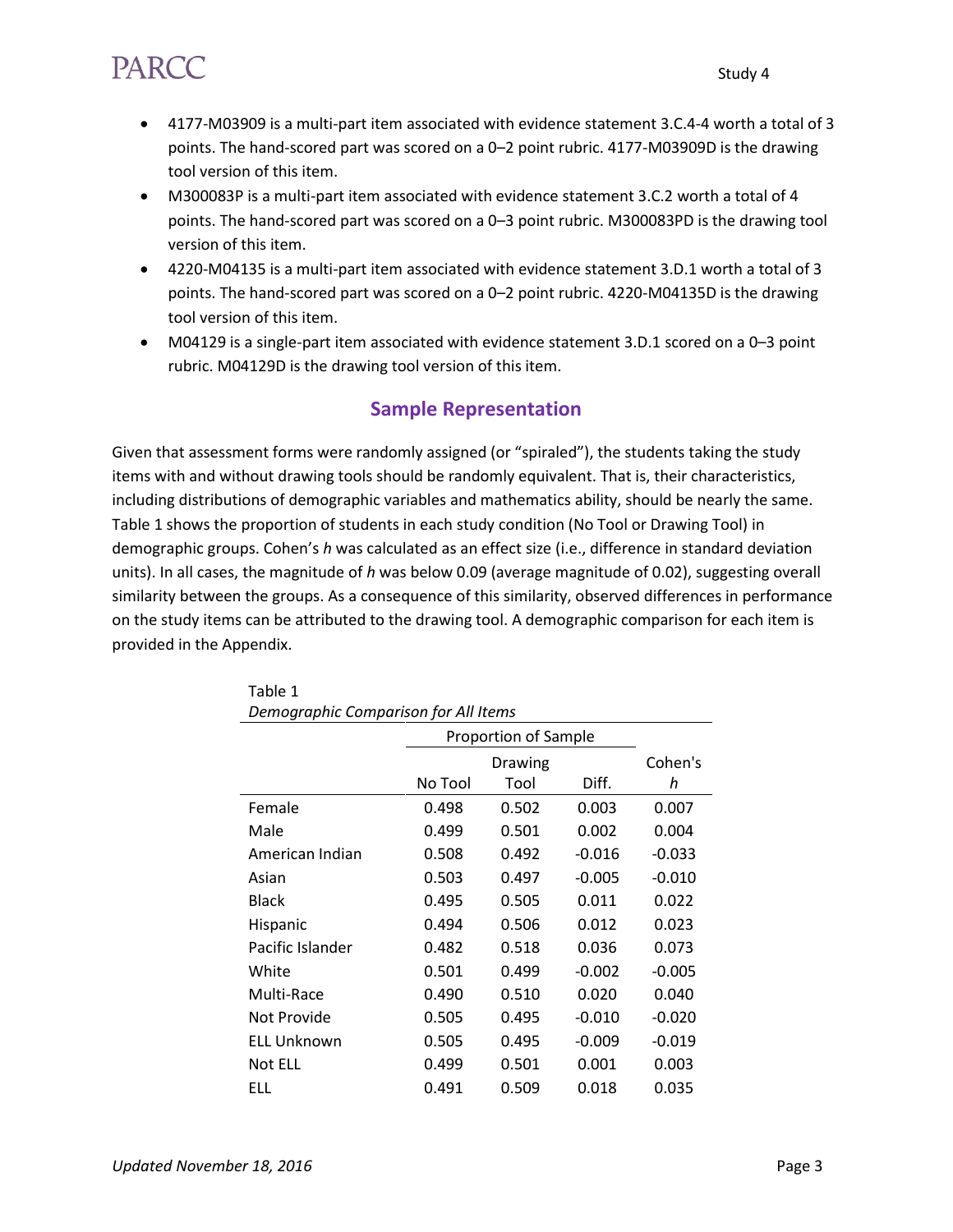| Econ. Dis. Unknown        | 0.499 | 0.501 | 0.001    | 0.002    |
|---------------------------|-------|-------|----------|----------|
| No Econ. Dis.             | 0.499 | 0.501 | 0.002    | 0.003    |
| Econ. Dis.                | 0.479 | 0.521 | 0.042    | 0.083    |
| <b>Disability Unknown</b> | 0.498 | 0.502 | 0.004    | 0.007    |
| Disability (504)          | 0.502 | 0.498 | $-0.004$ | $-0.007$ |
| Disability (IEP)          | 0.511 | 0.489 | $-0.022$ | $-0.045$ |
| No Disability             | 0.498 | 0.502 | 0.005    | 0.010    |

### **Scoring Methodology**

Pearson's scoring team established methodology and criteria with PARCC for scoring the standard variant and tool variant responses. The method is described below.

- 1. During rangefinding, representative student responses for both the standard-variant and toolvariant responses were selected to represent the range of responses at each score point. Training paper sets were created for each response type.
- 2. Nine scorers participated in the scoring of the drawing tool study items and the collection of information. Table 2 below shows the distribution of scorers who scored each item.

| Table 2                      |               |
|------------------------------|---------------|
| Scorer Participation by Item |               |
| Item ID                      | No of Scorers |
| M03 4177 M03909              | 8             |
| M03 4177 M03909D             | 7             |
| M03 4220 M04135              | 6             |
| M03 4220 M04135D             | 7             |
| M03 M02861                   | 7             |
| M03 M02861D                  | 7             |
| M03 M04129                   | 9             |
| M03 M04129D                  | 8             |
| M03 M300083P                 | 9             |
| M03 M300083PD                | q             |

- 3. Scorers were initially trained using the student responses for the standard variant items. Validity and inter-rater reliability (IRR) metrics were collected on each standard-variant item to validate the correct and consistent application of the rubric to the range of student non-variant responses.
- 4. Scorers were trained with the tool-variant student responses. Validity and IRR metrics were collected on the tool-variant responses to validate the correct and consistent application of the rubric to the range of student tool-variant responses.
- 5. For each response in which students used the tool, the scorers captured the following information: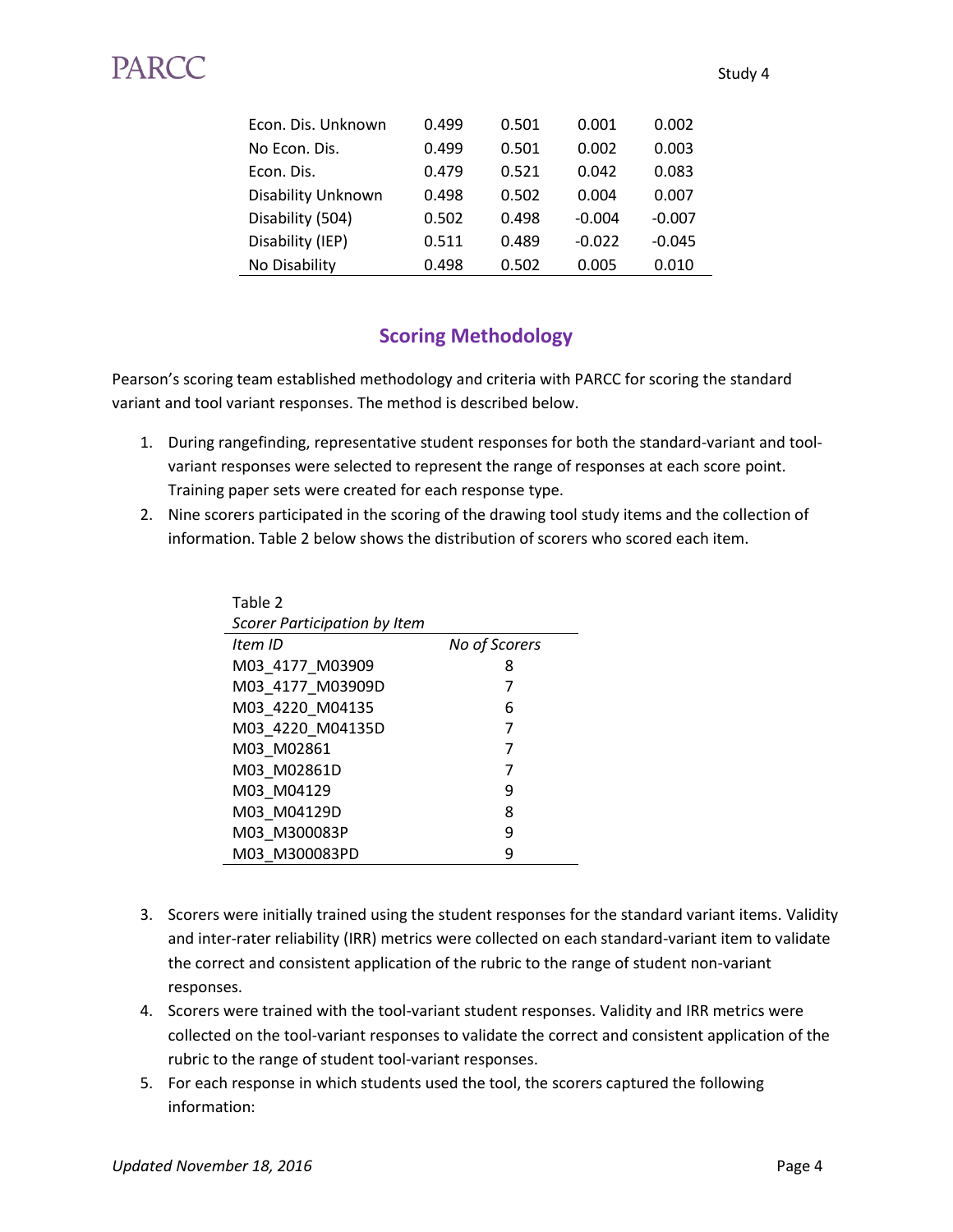

- a. Score point
- b. Scoring impact the extent to which the drawing had a positive, negative, or neutral effect on the student score.
	- **Positive Effect**. The response in the drawing box positively contributed to the student score
	- **Negative Effect.** The response in the drawing box negatively impacted or lowered the student score. For example, the response in the drawing box contained an error that would not have been present if the drawing were not included.
	- **Neutral Effect.** The response in the drawing box did not increase or decrease the achieved score.
- c. Qualitative Observations about the nature and content of the drawings, whether the work reinforced or clarified the math responses for Part A, whether the work introduced errors not present in Part A, and observations about the students' ability to use the tool to respond to the question.
- d. Summary of number of responses that attempted use of the drawing tool

#### **Scorer Reliability**

The valid interpretation of results from this study depends on the extent to which scorers applied scores to student responses that validly reflect the students demonstrated performance. Evidence of scorer reliability supports the validity of score interpretations because it indicates that scorers had accurate and similar perceptions about the quality of responses. For this study, it would be helpful to establish that scorer reliability was similar on the versions of the items with and without the drawing tool.

To continually monitor scoring quality, scorers are randomly seeded "validity" papers with scores established by expert scorers. When scorers are scoring accurately, their scores on the validity papers should be nearly identical to the established scores. Indeed, exact agreement on the validity papers exceeded 90% in all cases except M300083PD (with the drawing tool; Table 3). Even so, 84.9% exact agreement would be considered adequately high. The scorers never differed by more than 1 point from the established scores (Exact  $+$  Adjacent Validity %).

Inter-rater reliability is estimated by comparing scores from different operational scorers. As shown in Table 2, scorers agreed exactly on student scores at least 85.8% of the time. Exact plus adjacent interrater reliability was 100% or nearly so in every case. All observed levels of exact and adjacent inter-rater reliability would be considered adequately high to report scores.

| <b>Inter-Rater Reliability</b> |          |          |            |             |             |               |
|--------------------------------|----------|----------|------------|-------------|-------------|---------------|
|                                | Validity | Exact    | $Exact +$  | Reliability |             |               |
|                                | Read     | Validity | Adj.       | Read        | Exact       | $Exact + Adj$ |
| Item                           | Count    | %        | Validity % | Count       | Agreement % | Agreement %   |
| M02861                         | 74       | 97.3%    | 100.0%     | 329         | 89.7%       | 97.6%         |
| M02861D                        | 75       | 98.7%    | 100.0%     | 326         | 92.6%       | 100.0%        |

Table 3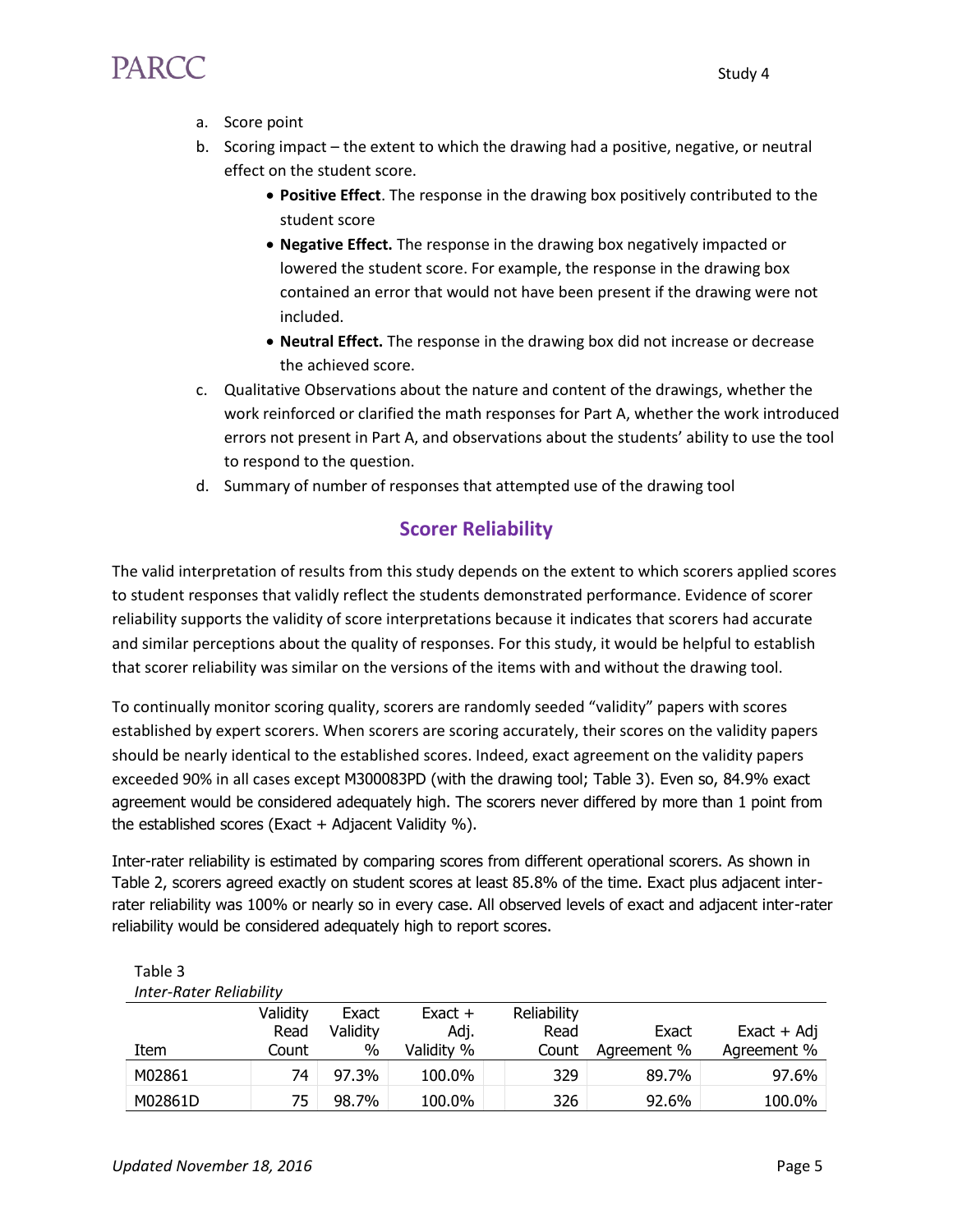| 4177 M03909  | 76 | 96.0% | 100.0% | 162 | 85.8% | 100.0% |
|--------------|----|-------|--------|-----|-------|--------|
| 4177 M03909D | 74 | 91.8% | 100.0% | 163 | 88.3% | 99.4%  |
| M04129       | 76 | 96.1% | 100.0% | 332 | 89.2% | 100.0% |
| M04129D      | 70 | 92.9% | 100.0% | 333 | 91.0% | 100.0% |
| 4220 M04135  | 71 | 95.8% | 100.0% | 326 | 95.1% | 100.0% |
| 4220 M04135D | 69 | 97.1% | 100.0% | 326 | 96.9% | 100.0% |
| M300083P     | 72 | 98.6% | 100.0% | 322 | 91.9% | 100.0% |
| M300083PD    | 73 | 84.9% | 100.0% | 325 | 85.8% | 98.2%  |

#### **Drawing Tool Usage**

Not all students with access to the drawing tool actually used it. For this study, scorers in Pearson's Performance Scoring Center kept a record of the number of students who used the drawing tool, and they made judgments about whether the students' drawings had positive or negative effects on their scores (Table 4). Depending on the item, between 37.0% and 64.1% of students used the drawing tool. The drawings had a perceived positive impact more often than a perceived negative impact, but scorers did not often perceive that drawing tool usage affected scores. When interpreting these results, one must consider that, even if a student used the drawing tool and the scorer perceived a positive impact, the student might have received a similar score without access to the drawing tool (e.g., by providing additional written explanation). It is notable that the greatest percentage of perceived positive impacts (12.5%) occurred for item 4177-M03909D, the item for which students with access to the drawing tool tended to perform better.

| anninary of Draming Tool Osage |       |                         |                                       |                                       |
|--------------------------------|-------|-------------------------|---------------------------------------|---------------------------------------|
| Item                           | Total | Used<br>Drawing<br>Tool | <b>Tool Had</b><br>Positive<br>Effect | <b>Tool Had</b><br>Negative<br>Effect |
| M02861D                        | 1529  | 980                     | 57                                    | 39                                    |
|                                |       | 64.1%                   | 3.7%                                  | 2.6%                                  |
| 4177-M03909D                   | 1499  | 941                     | 187                                   | 16                                    |
|                                |       | 62.8%                   | 12.5%                                 | 1.1%                                  |
| M300083PD                      | 1500  | 555                     | 56                                    | 0                                     |
|                                |       | 37.0%                   | 3.7%                                  | 0.0%                                  |
| 4200-404135D                   | 1501  | 751                     | 9                                     | 0                                     |
|                                |       | 50.0%                   | 0.6%                                  | 0.0%                                  |
| M04129D                        | 1529  | 813                     | 58                                    | 10                                    |
|                                |       | 53.2%                   | 3.8%                                  | 0.7%                                  |
| All                            | 7558  | 4040                    | 367                                   | 65                                    |
|                                |       | 53.5%                   | 4.9%                                  | 0.9%                                  |

| Table 4                              |
|--------------------------------------|
| <b>Summary of Drawing Tool Usage</b> |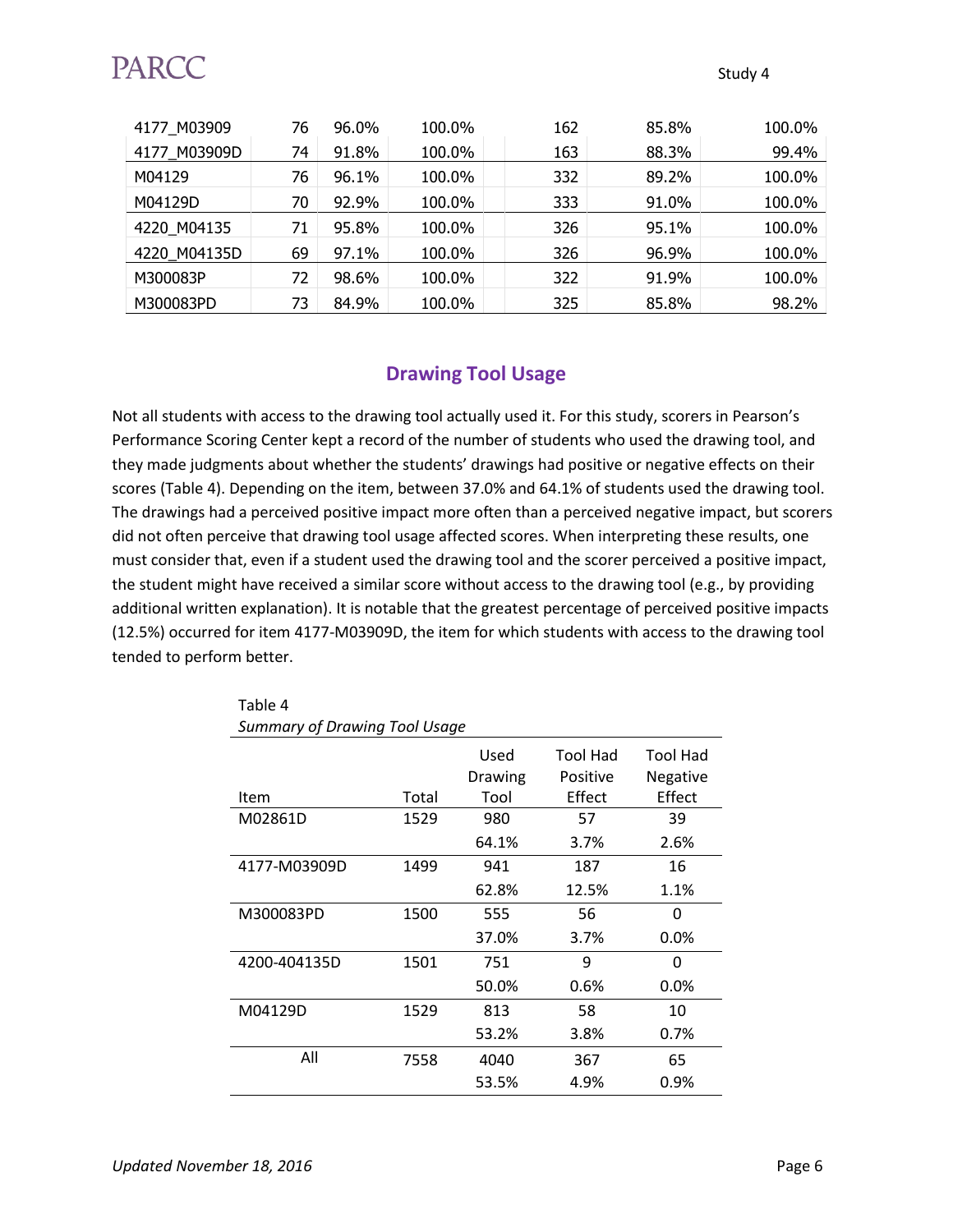### **Performance Comparisons**

Table 5 shows the distributions of scores in the groups of students with and without access to the drawing tool. If item difficulty was similar for students in the both groups, the percentage of students in each group at each score point would be similar. Overall, results suggest similar item difficulty for students with and without access to the drawing tool. The only notable deviation from this trend was item 4177-M03909, whose score distribution indicated better performance for students with access to the drawing tool. Note also that the rates of omitting were similar in the two groups.

| Table 5                                      |                     |       |       |       |                |       |      |
|----------------------------------------------|---------------------|-------|-------|-------|----------------|-------|------|
| Score Distributions (Hand-Scored Parts Only) |                     |       |       |       |                |       |      |
| <b>Item</b>                                  | Group               | Total | 0     | 1     | $\overline{2}$ | 3     | Omit |
| M02861                                       | No Tool             | 1530  | 59.5% | 22.8% | 10.4%          | 4.9%  | 2.4% |
|                                              | <b>Drawing Tool</b> | 1529  | 59.7% | 24.7% | 9.5%           | 4.3%  | 1.7% |
| 4177-M03909                                  | No Tool             | 1501  | 73.8% | 20.3% | 2.3%           | *     | 3.6% |
|                                              | <b>Drawing Tool</b> | 1499  | 68.9% | 21.5% | 6.4%           | *     | 3.2% |
| M300083P                                     | No Tool             | 1499  | 32.9% | 17.1% | 25.6%          | 22.0% | 2.5% |
|                                              | <b>Drawing Tool</b> | 1500  | 33.1% | 18.9% | 23.2%          | 22.1% | 2.7% |
| 4220-M04135                                  | No Tool             | 1500  | 86.1% | 3.2%  | 6.5%           | *     | 4.2% |
|                                              | <b>Drawing Tool</b> | 1501  | 85.4% | 2.8%  | 6.6%           | *     | 5.1% |
| M04129                                       | No Tool             | 1530  | 43.8% | 22.3% | 24.9%          | 7.4%  | 1.6% |
|                                              | Drawing Tool        | 1529  | 44.2% | 21.4% | 27.1%          | 5.9%  | 1.4% |

\* The hand-scored portions of Items 4177-M03909 and 4220-M04135 were worth 0–2 points, whereas the hand-scored portions of the other study items were worth 0–3 points.

The trend illustrated by Table 5 was confirmed with statistical testing. Specifically, a *t*-test was conducted to detect statistically significant differences in average performance between students with and without access to the drawing tool. Only the *t*-test for item 4177-M03909 indicated a statistically significant difference (Table 6). The corresponding effect size indicated that students with access to the drawing tool had an average item score that was 0.17 standard deviations higher than students with no drawing tool.

| e e<br>I | ×<br>۰, |  |
|----------|---------|--|
|          |         |  |

*Item Performance Comparison (Hand-Scored Part Only)*

|             | Average Item Score |         |                   |          |      |          |
|-------------|--------------------|---------|-------------------|----------|------|----------|
|             | No                 | Drawing |                   |          |      | Effect   |
| Item        | Tool               | Tool    | <b>Difference</b> |          | Ŋ    | Size     |
| M02861      | 0.598              | 0.577   | $-0.021$          | $-0.670$ | .503 | $-0.025$ |
| 4177-M03909 | 0.259              | 0.354   | 0.095             | 4.676    | .000 | 0.174    |
| M300083P    | 1.377              | 1.353   | $-0.024$          | $-0.553$ | .580 | $-0.021$ |
| 4220-M04135 | 0.170              | 0.169   | $-0.001$          | $-0.052$ | .959 | $-0.002$ |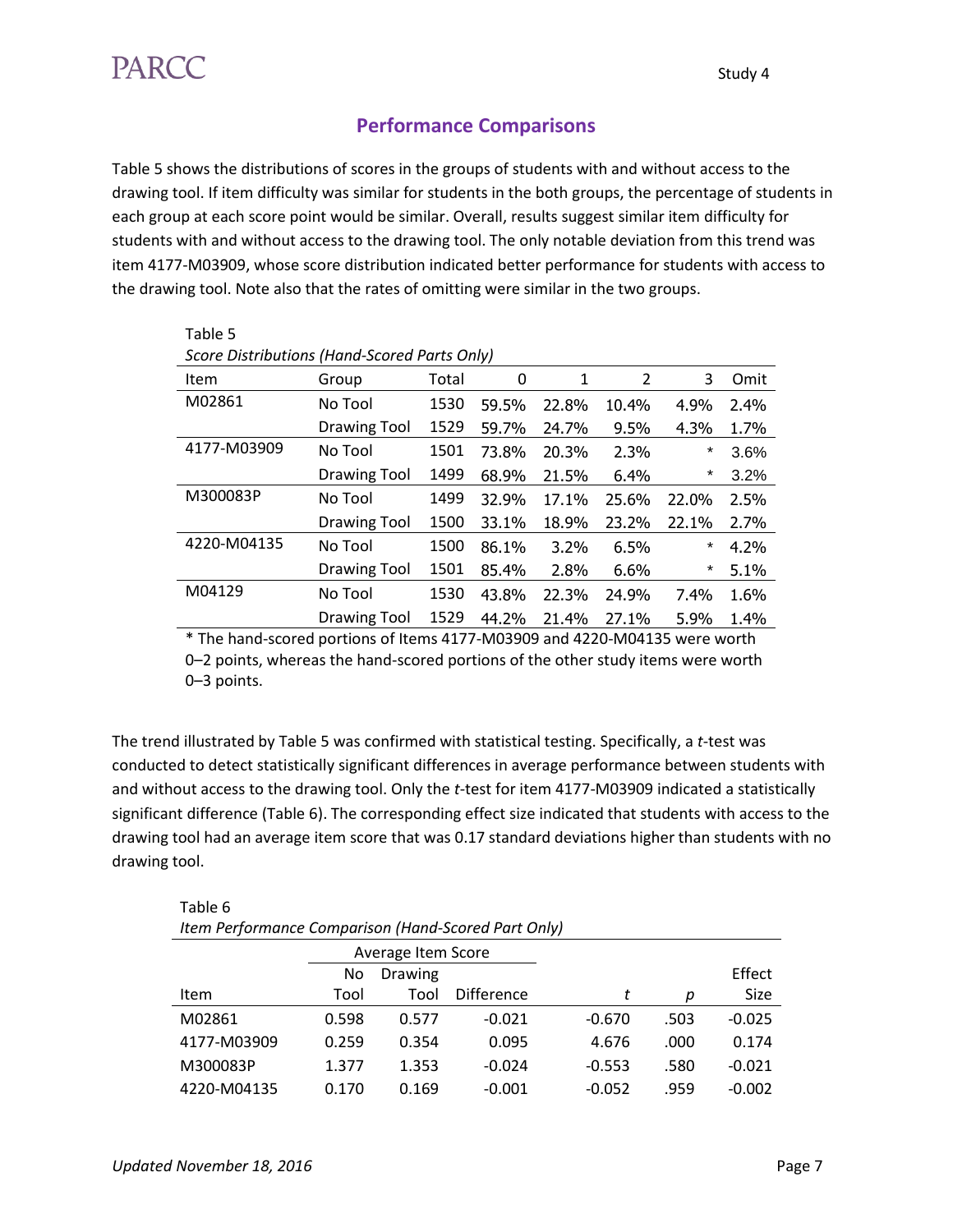| PARCC  |       |       |          |        |      | Study 4  |
|--------|-------|-------|----------|--------|------|----------|
| M04129 | 0.958 | 0.946 | $-0.013$ | -0.348 | .728 | $-0.013$ |

#### **Differential Item Functioning**

Differential item functioning (DIF) indicates whether certain groups of students (e.g., ethnic groups, English language learners) performed unexpectedly well or poorly on an item. For example, if English language learners performed worse on an item than expected (given their performance on the rest of the test), that would be indicated by a DIF analysis. If the drawing tool was to be implemented operationally, it should be demonstrated that the drawing tool does not impart an unfair advantage to certain groups of students. Ten DIF analyses were conducted for each study item (male/female, White/Black, White/Hispanic, White/Asian, White/Native American, White/Pacific Islander, White/Multi-Race, Non-ELL/ELL, students with no disabilities/students with disabilities, and no economic disadvantage/economic disadvantage. None of the DIF analyses indicated evidence of potential item bias.

#### **Item-Total Correlations**

Generally, an item-total correlation (e.g., polyserial correlation) indicates the degree to which an item differentiates between students of lower and higher ability, which is a desirable trait of test items. If the use of the drawing tool minimizes a construct-irrelevant barrier to demonstrating proficiency (as intended), a higher item-total correlation may be observed for students with access to the drawing tool. The polyserial correlations for the two groups were compared using the Fisher *z*-test to evaluate statistical significance and Cohen's *q* to evaluate practical significance (Table 7). For the study items, the polyserial correlation ranged from 0.667 to 0.861, which indicates that the study items discriminated well between students of lower and higher ability. The statistical evidence suggests that the polyserial correlations were similar for students with and without access to the drawing tool. None of the differences in correlations would be considered statistically significant (*z* < -1.96 or *z* > +1.96), and all of the effect sizes (q) fell below 0.03, which would be considered negligible.

| <b>Item-Total Correlations</b> |                               |         |          |          |  |  |
|--------------------------------|-------------------------------|---------|----------|----------|--|--|
|                                | <b>Polyserial Correlation</b> |         |          |          |  |  |
|                                |                               | Drawing |          |          |  |  |
| Item                           | No Tool                       | Tool    | 7        | q        |  |  |
| M02861                         | 0.861                         | 0.853   | $-0.362$ | $-0.013$ |  |  |
| 4177-M03909                    | 0.684                         | 0.667   | $-0.372$ | $-0.014$ |  |  |
| M300083P                       | 0.744                         | 0.725   | $-0.490$ | $-0.018$ |  |  |
| 4220-M04135                    | 0.705                         | 0.737   | 0.793    | 0.029    |  |  |
| M04129                         | 0.715                         | 0.727   | 0.300    | 0.011    |  |  |

Table 7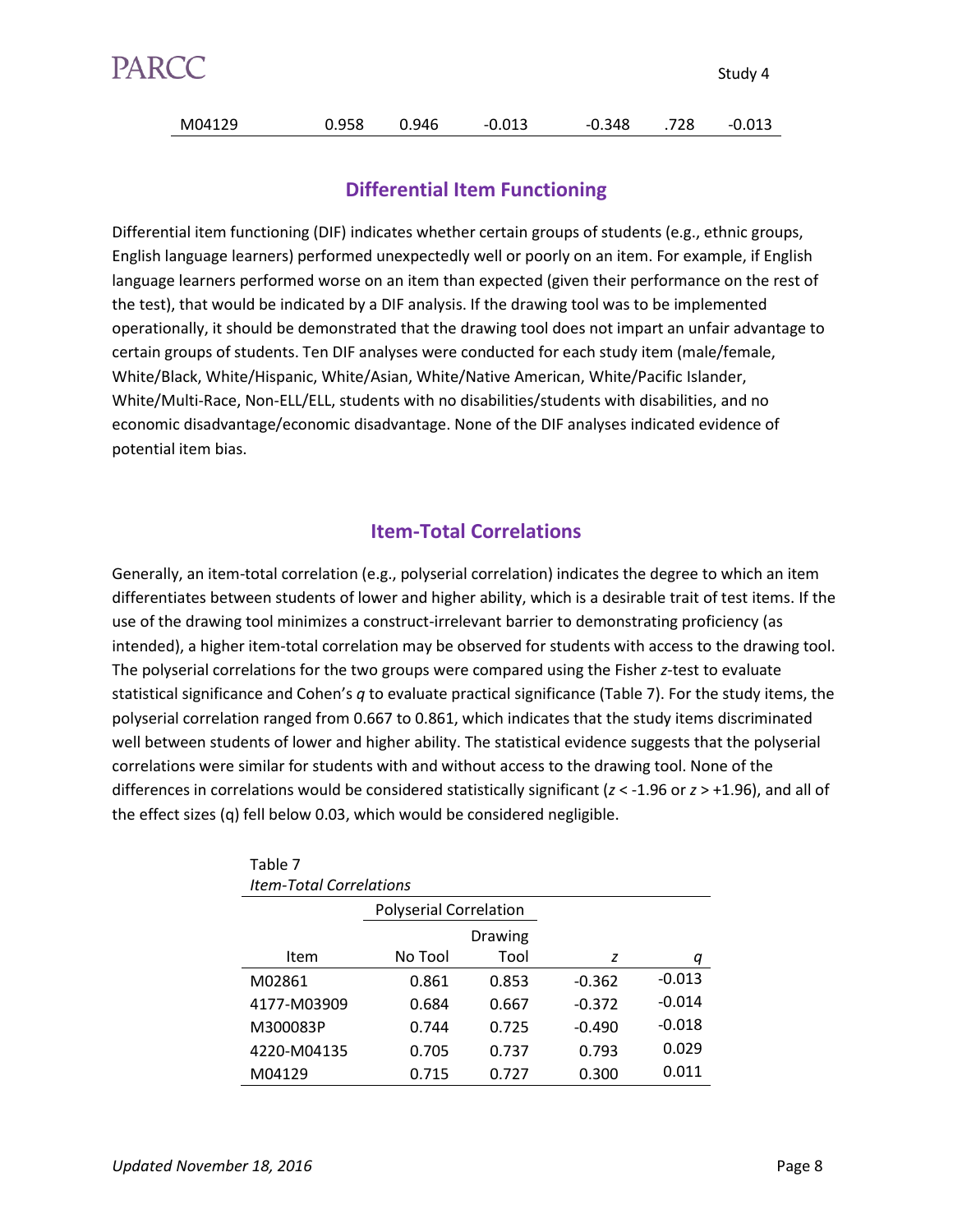### **Time-on-Task**

Table 8 lists the average time spent on the study items with and without access to the drawing tool. On average, students spent approximately 2.5 to 3.0 minutes longer on the study items when they were given access to the drawing tool.

| Table 8                 |      |                        |                   |  |  |  |  |
|-------------------------|------|------------------------|-------------------|--|--|--|--|
| Time-on-Task Comparison |      |                        |                   |  |  |  |  |
|                         |      | Time-on-Task (Seconds) |                   |  |  |  |  |
|                         | No   | <b>Drawing</b>         |                   |  |  |  |  |
| Item                    | Tool | Tool                   | <b>Difference</b> |  |  |  |  |
| M02861                  | 458  | 625                    | 167               |  |  |  |  |
| 4177-M03909             | 543  | 724                    | 181               |  |  |  |  |
| M300083P                | 497  | 645                    | 148               |  |  |  |  |
| 4220-M04135             | 493  | 641                    | 148               |  |  |  |  |
| M04129                  | 480  | 656                    | 176               |  |  |  |  |

Since students tended to spend longer on the study items when a drawing tool was available, those students would have had less time available for the remainder of the assessment. Conceivably, those students could have performed worse on the overall assessment due to time pressures. To investigate this possibility, mean performance on other items for students with and without access to the drawing tool were compared. This analysis was conducted with operational items in the same unit as the study items because these units included the same items (other than the study items) for students with and without access to the drawing tool. Operational items in other units were not included because they sometimes differed, and that would make the comparison difficult to interpret. As shown in Table 9, only the mean difference in unit scores for students who took item M300083P was statistically significant (*p* < .01). Considering the effect size, this means that students with access to the drawing tool scored an average of 0.0423 standard deviations lower on the operational items (from the same unit as the study item) than students with no access to the drawing tool. All effect sizes in Table 9 would be considered very small or negligible, but it is notable that average unit scores were consistently lower for students with access to the drawing tool (i.e., the differences and their corresponding *t* statistics and effect sizes were always negative).

| onne rerjormance comparison |                           |              |                   |            |      |                    |
|-----------------------------|---------------------------|--------------|-------------------|------------|------|--------------------|
|                             | <b>Average Unit Score</b> |              |                   |            |      |                    |
| <b>Item</b>                 | No Tool                   | Drawing Tool | <b>Difference</b> |            | p    | <b>Effect Size</b> |
| M02861                      | 6.28                      | 6.23         | $-0.05$           | $-1.440$   | .150 | $-0.020$           |
| 4177-M03909                 | 5.52                      | 5.46         | $-0.06$           | $-1.397$   | .163 | $-0.019$           |
| M300083P                    | 5.59                      | 5.46         | $-0.13$           | $-3.091**$ | .002 | $-0.042$           |
| 4220-M04135                 | 5.46                      | 5.43         | $-0.03$           | $-0.729$   | .466 | $-0.010$           |
| M04129                      | 6.21                      | 6.17         | $-0.04$           | $-1.105$   | .269 | $-0.015$           |

Table 9 *Unit Performance Comparison*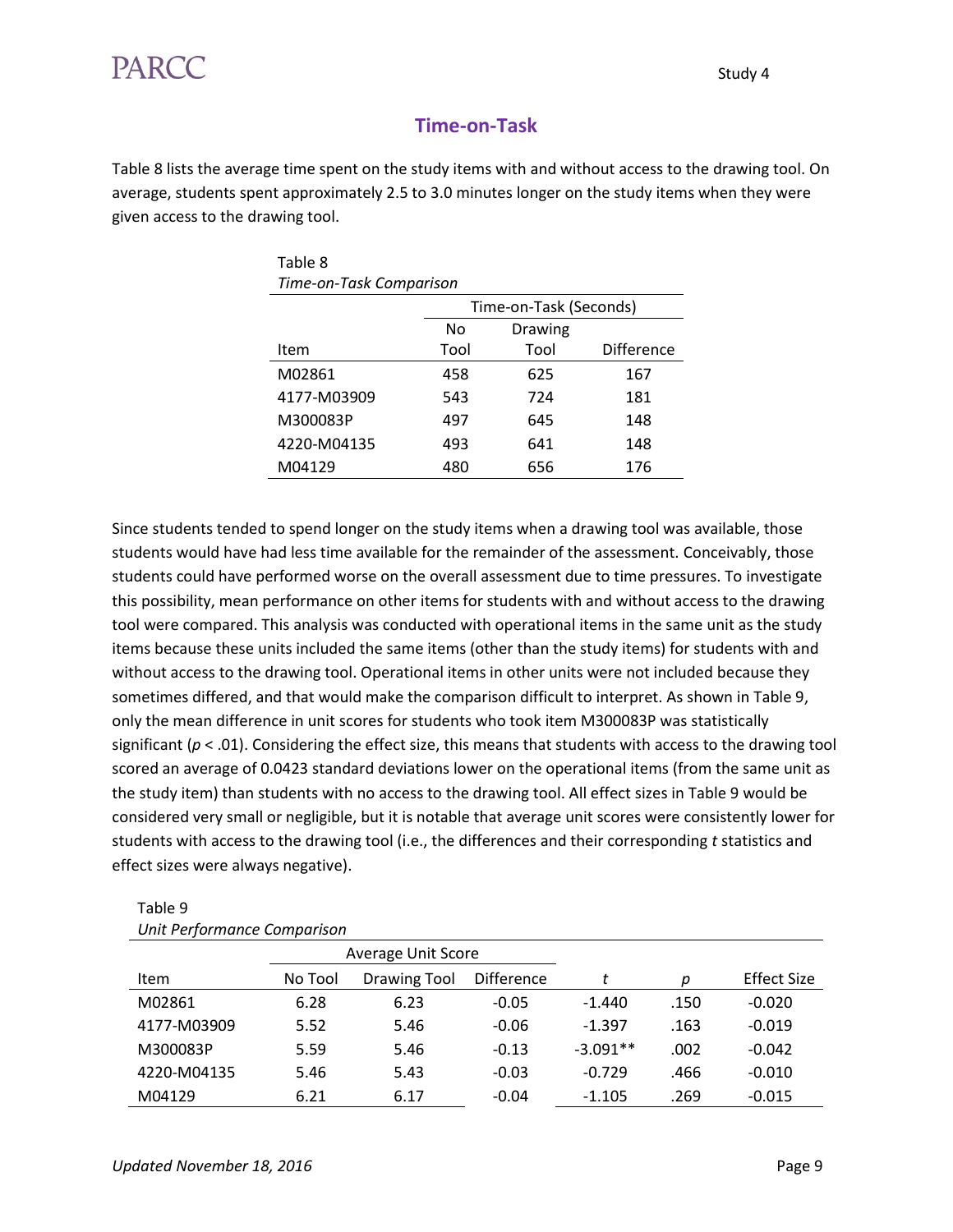

\*\* *p* < .01

#### **Observations**

The study scoring and observations were conducted by Pearson's most experienced scoring staff, including the scoring directors and supervisors who oversee the scoring process. The observations of this staff are recorded in Table 10. These comments provide valuable qualitative description of the use and usability of the drawing tool.

| Table 10     |                                                                                                                                                                                                                                                                                                                                                                                                                                                                                         |
|--------------|-----------------------------------------------------------------------------------------------------------------------------------------------------------------------------------------------------------------------------------------------------------------------------------------------------------------------------------------------------------------------------------------------------------------------------------------------------------------------------------------|
| M02861D      | <b>Scoring Director &amp; Supervisor Comments</b><br>The drawing box helped some of the students explain how to use the<br>number line to find the number of minutes in three sets. Some<br>students did use the drawing box to do the other work for the prompt<br>as well, doing equations and standard algorithms to find the number<br>of minutes in a set or in finding the finish time for the basketball<br>players. I would recommend the use of the drawing box for this item. |
| 4177-M03909D | The drawing box seemed to help the students explain how to correct<br>or create new models in order to obtain the second score point of this<br>item. For this item, I think the drawing box was appropriate.                                                                                                                                                                                                                                                                           |
|              | Students referenced that they had colors available to them in the<br>drawing box. We were only able to see differing shades of grey when<br>they used the available colors.                                                                                                                                                                                                                                                                                                             |
|              | One thing that might have been a help for the students might have<br>been an option to make geometric shapes as a button on the control<br>panel.                                                                                                                                                                                                                                                                                                                                       |
| M300083PD    | The drawing box seemingly made some students feel like they have to<br>include a drawing. Therefore it became an exercise in that they tried<br>to make it match their answer and did not use it to explain or get the<br>answer.                                                                                                                                                                                                                                                       |
|              | Since an equation was not required for this item, some students were<br>able to use the drawing box to count and to show their work. Calling it<br>a work space instead of drawing tool might be helpful to encourage<br>students to continue or start their work there. Changing the order and<br>putting the drawing box first or side by side might help students see it<br>as something they can use to help solve the problem.                                                     |
|              | It would be helpful for the drawing box to be bigger. When students<br>try to write numbers with the pencil tool, they tend to run out of<br>space.                                                                                                                                                                                                                                                                                                                                     |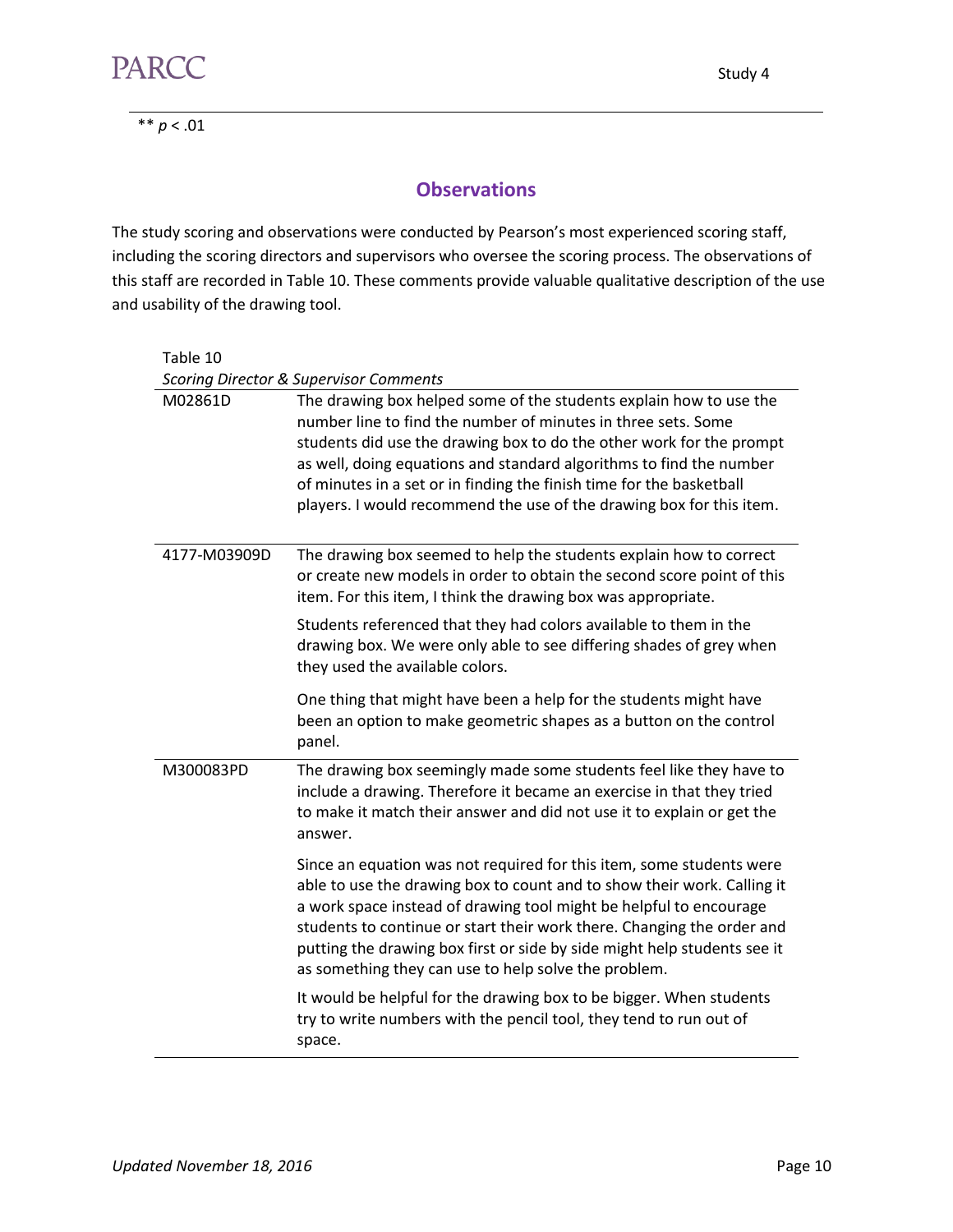| 4200-404135D | No noticeable difference in how the students answered the question<br>in this item as opposed to how they answered the regular item. Some<br>students did use the drawing box to do the work (both equations and<br>standard algorithms).                                                                                                                                                        |  |  |  |
|--------------|--------------------------------------------------------------------------------------------------------------------------------------------------------------------------------------------------------------------------------------------------------------------------------------------------------------------------------------------------------------------------------------------------|--|--|--|
|              | A large number of drawings that were of children playing instruments,<br>sometimes with valid responses in the text box and other times not. I<br>would not recommend the use of the drawing box for this item.                                                                                                                                                                                  |  |  |  |
| M04129D      | For some students the drawing tool helped and they received an extra<br>point while others attempted work that did not change their score.<br>Some students repeated the answer provided in the answer box.<br>Many students drew pictures of flowers, wasting valuable test time.<br>Maybe calling it a "work space" would prevent students from feeling<br>like they needed to draw a picture. |  |  |  |
|              | In this item, the drawing box could have been used by students to set<br>up a vertical algorithm to borrow correctly on the subtraction<br>problem, 70 - 56 = 14, but few students used it that way. Those that<br>showed how to divide the flowers into the vases would not receive<br>credit because an equation is required in the prompt.                                                    |  |  |  |
|              | It was very rare for a student to lose a point due to information<br>provided in the drawing box. This occurred when the student provided<br>work that contradicted work that was provided in the answer box,<br>thereby providing correct and incorrect work.                                                                                                                                   |  |  |  |
|              | It would be helpful for the drawing box to be bigger. When students<br>try to write numbers with the pencil tool, they tend to run out of<br>space.                                                                                                                                                                                                                                              |  |  |  |

Scoring directors and supervisors provided additional general commentary:

- Responses where the drawing did not help nor hurt the student were considered neutral. The student did spend time placing some drawing or work in the drawing box, but the final score was not increased or decreased due to the drawing provided. The majority of work in the drawing boxes across all prompts was neutral.
- Many students drew "pictures" in the drawing box. Relabeling of the box might help decrease the number of irrelevant pictures.
- Use of the pencil tool is challenging and difficult to make small numbers, or even lines. Increasing the size of the box might help, or providing line segments and other geometric figures that students can place in the box without use of the pencil tool might help.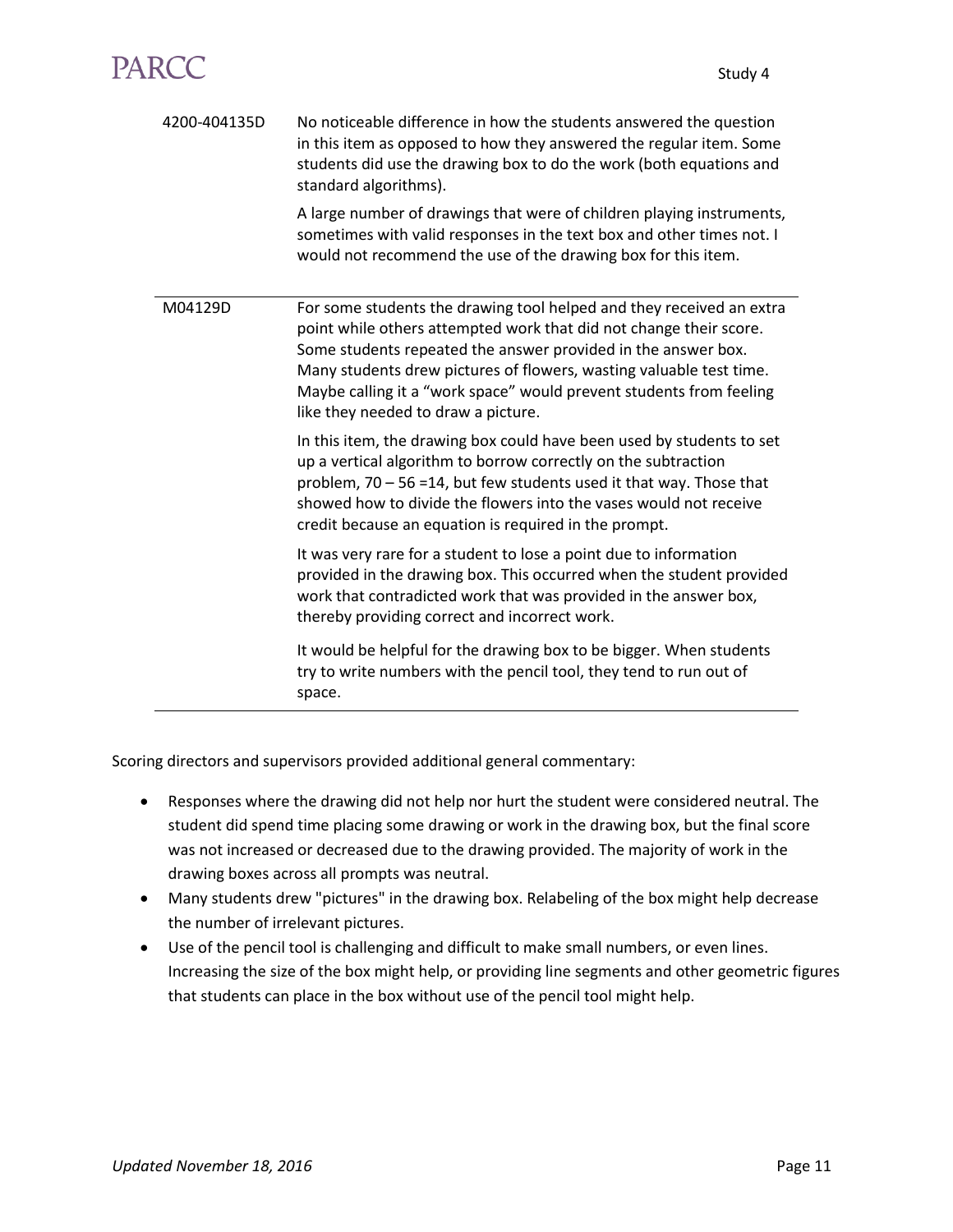

#### **Recommendation**

According to plans for Study 4 Component 3, if the results of this study suggested a neutral-positive impact of the drawing tool, the recommended course of action would be to (1) allow the study items to be administered operationally with a drawing tool, (2) identify additional grade 3 items to field-test with a drawing tool, and (3) conduct a similar statistical investigation of the drawing tool using field-test items at grades 4 and 5. In this study, 4 items suggested the drawing tool had no impact on student performance, and 1 item suggested a positive impact. Thus, the preliminary recommendation of this study is to continue pursuing the use of the drawing tool.

#### **Next Steps**

In August, Pearson presented the preliminary results of Study 4, Component 3 to the State Leads. The State Leads voted to move forward with the preliminary recommendations of the study to make the grade 3 drawing tool items eligible for placement on tests in spring 2017, to field test additional drawing tool items at grade 3, and to extend the study to determine if results were generalizable at grades 4 and 5. Based on that approval, an additional four drawing tool items will be field tested at grade 3; and six items (three field test items each at grades 4 and 5) will go forward as Component 4 of the PARCC Study 4 in spring 2017. The preliminary results of that study will be available in August 2017.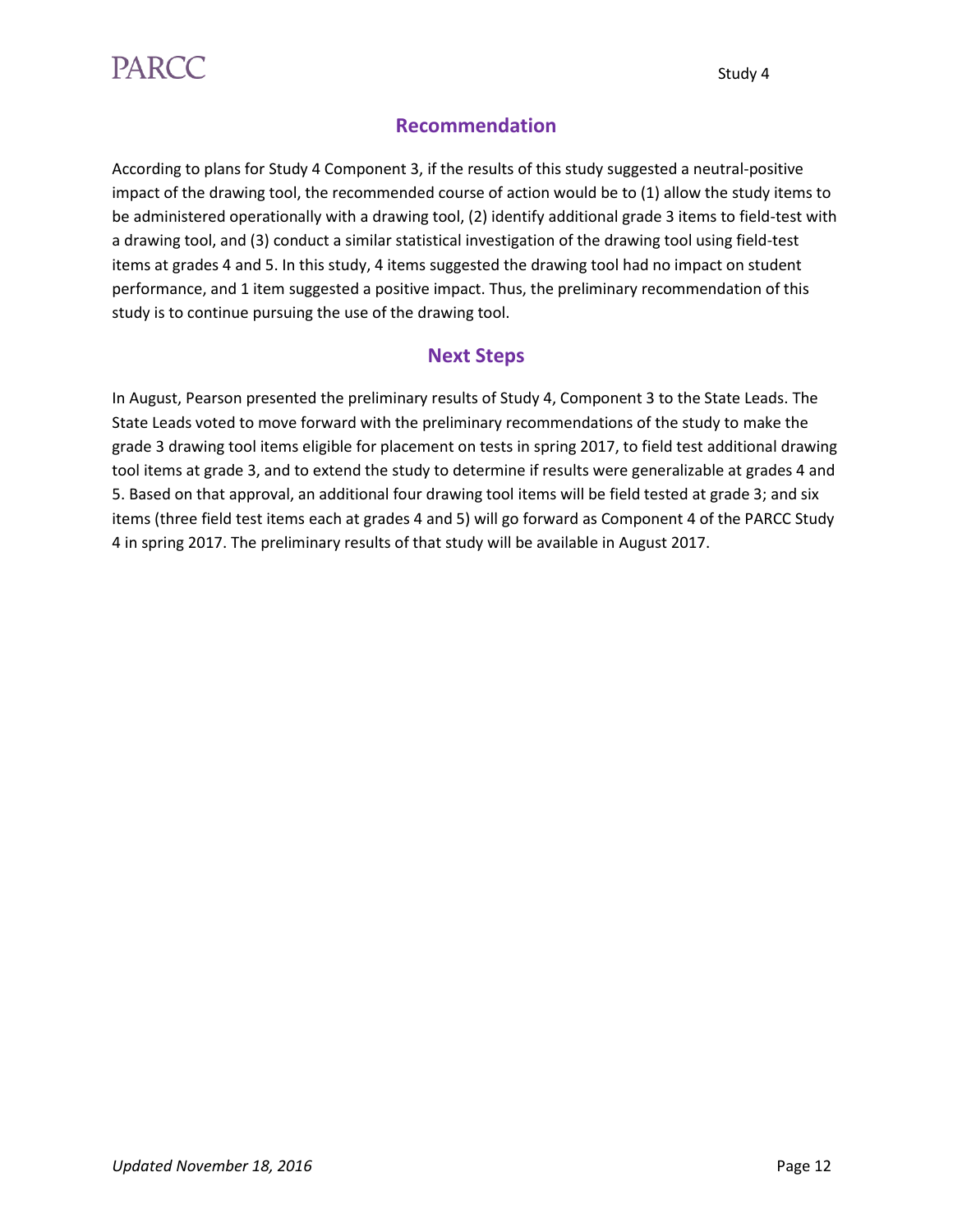### **Appendix**

| Table A1                               |         |                      |          |          |  |  |
|----------------------------------------|---------|----------------------|----------|----------|--|--|
| Demographic Comparison for Item M02861 |         |                      |          |          |  |  |
|                                        |         | Proportion of Sample |          |          |  |  |
|                                        |         | Drawing              |          | Cohen's  |  |  |
|                                        | No Tool | Tool                 | Diff.    | h        |  |  |
| Female                                 | 0.492   | 0.508                | 0.015    | 0.031    |  |  |
| Male                                   | 0.504   | 0.496                | $-0.009$ | $-0.017$ |  |  |
| American Indian                        | 0.500   | 0.500                | 0.000    | 0.000    |  |  |
| Asian                                  | 0.498   | 0.502                | 0.004    | 0.008    |  |  |
| <b>Black</b>                           | 0.491   | 0.509                | 0.018    | 0.036    |  |  |
| Hispanic                               | 0.495   | 0.505                | 0.009    | 0.019    |  |  |
| Pacific Islander                       | 0.500   | 0.500                | 0.000    | 0.000    |  |  |
| White                                  | 0.501   | 0.499                | $-0.003$ | $-0.005$ |  |  |
| Multi-Race                             | 0.494   | 0.506                | 0.011    | 0.023    |  |  |
| Not Provide                            | 0.506   | 0.494                | $-0.011$ | $-0.023$ |  |  |
| <b>ELL Unknown</b>                     | 0.500   | 0.500                | 0.000    | 0.000    |  |  |
| Not ELL                                | 0.500   | 0.500                | 0.001    | 0.001    |  |  |
| <b>ELL</b>                             | 0.484   | 0.516                | 0.031    | 0.062    |  |  |
| Econ. Dis. Unknown                     | 0.501   | 0.499                | $-0.001$ | $-0.002$ |  |  |
| No Econ. Dis.                          | 0.499   | 0.501                | 0.003    | 0.005    |  |  |
| Econ. Dis.                             | 0.462   | 0.538                | 0.076    | 0.153    |  |  |
| Disability Unknown                     | 0.497   | 0.503                | 0.007    | 0.014    |  |  |
| Disability (504)                       | 0.515   | 0.485                | $-0.029$ | $-0.058$ |  |  |
| Disability (IEP)                       | 0.520   | 0.480                | $-0.040$ | $-0.081$ |  |  |
| No Disability                          | 0.496   | 0.504                | 0.007    | 0.015    |  |  |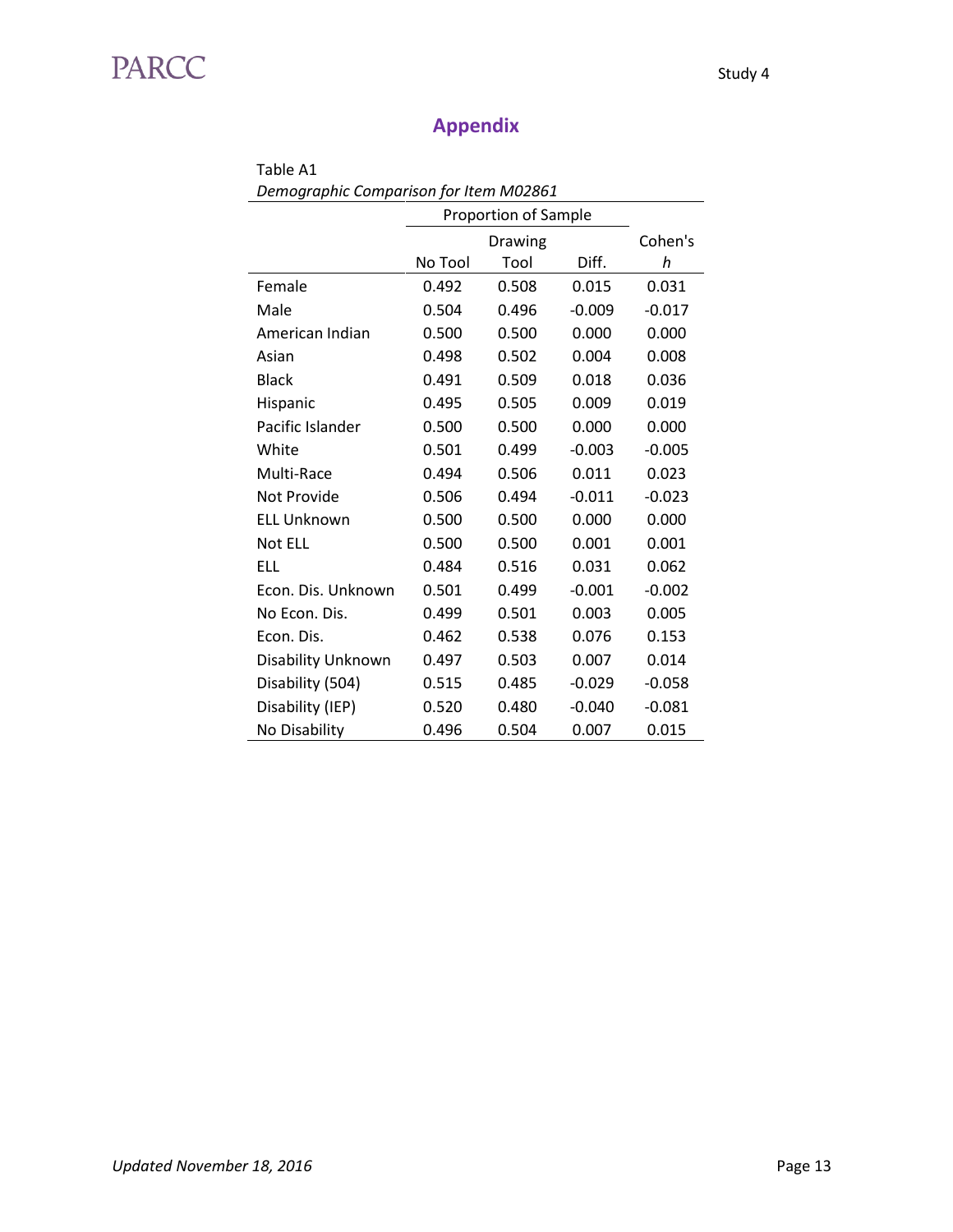| Demographic Comparison for Item 4177-M03909 |         |                      |          |          |  |
|---------------------------------------------|---------|----------------------|----------|----------|--|
|                                             |         | Proportion of Sample |          |          |  |
|                                             |         | Drawing              |          | Cohen's  |  |
|                                             | No Tool | Tool                 | Diff.    | h        |  |
| Female                                      | 0.502   | 0.498                | $-0.004$ | $-0.008$ |  |
| Male                                        | 0.492   | 0.508                | 0.016    | 0.032    |  |
| American Indian                             | 0.548   | 0.452                | $-0.096$ | $-0.193$ |  |
| Asian                                       | 0.514   | 0.486                | $-0.027$ | $-0.055$ |  |
| <b>Black</b>                                | 0.503   | 0.497                | $-0.006$ | $-0.013$ |  |
| Hispanic                                    | 0.492   | 0.508                | 0.016    | 0.033    |  |
| Pacific Islander                            | 0.486   | 0.514                | 0.029    | 0.057    |  |
| White                                       | 0.495   | 0.505                | 0.010    | 0.020    |  |
| Multi-Race                                  | 0.488   | 0.512                | 0.025    | 0.049    |  |
| Not Provide                                 | 0.498   | 0.502                | 0.004    | 0.007    |  |
| <b>ELL Unknown</b>                          | 0.540   | 0.460                | $-0.079$ | $-0.159$ |  |
| Not ELL                                     | 0.495   | 0.505                | 0.010    | 0.020    |  |
| <b>ELL</b>                                  | 0.505   | 0.495                | $-0.010$ | $-0.021$ |  |
| Econ. Dis. Unknown                          | 0.497   | 0.503                | 0.006    | 0.012    |  |
| No Econ. Dis.                               | 0.497   | 0.503                | 0.006    | 0.011    |  |
| Econ. Dis.                                  | 0.491   | 0.509                | 0.017    | 0.035    |  |
| Disability Unknown                          | 0.496   | 0.504                | 0.008    | 0.016    |  |
| Disability (504)                            | 0.513   | 0.487                | $-0.027$ | $-0.053$ |  |
| Disability (IEP)                            | 0.506   | 0.494                | $-0.012$ | $-0.024$ |  |
| No Disability                               | 0.496   | 0.504                | 0.009    | 0.017    |  |

Table A2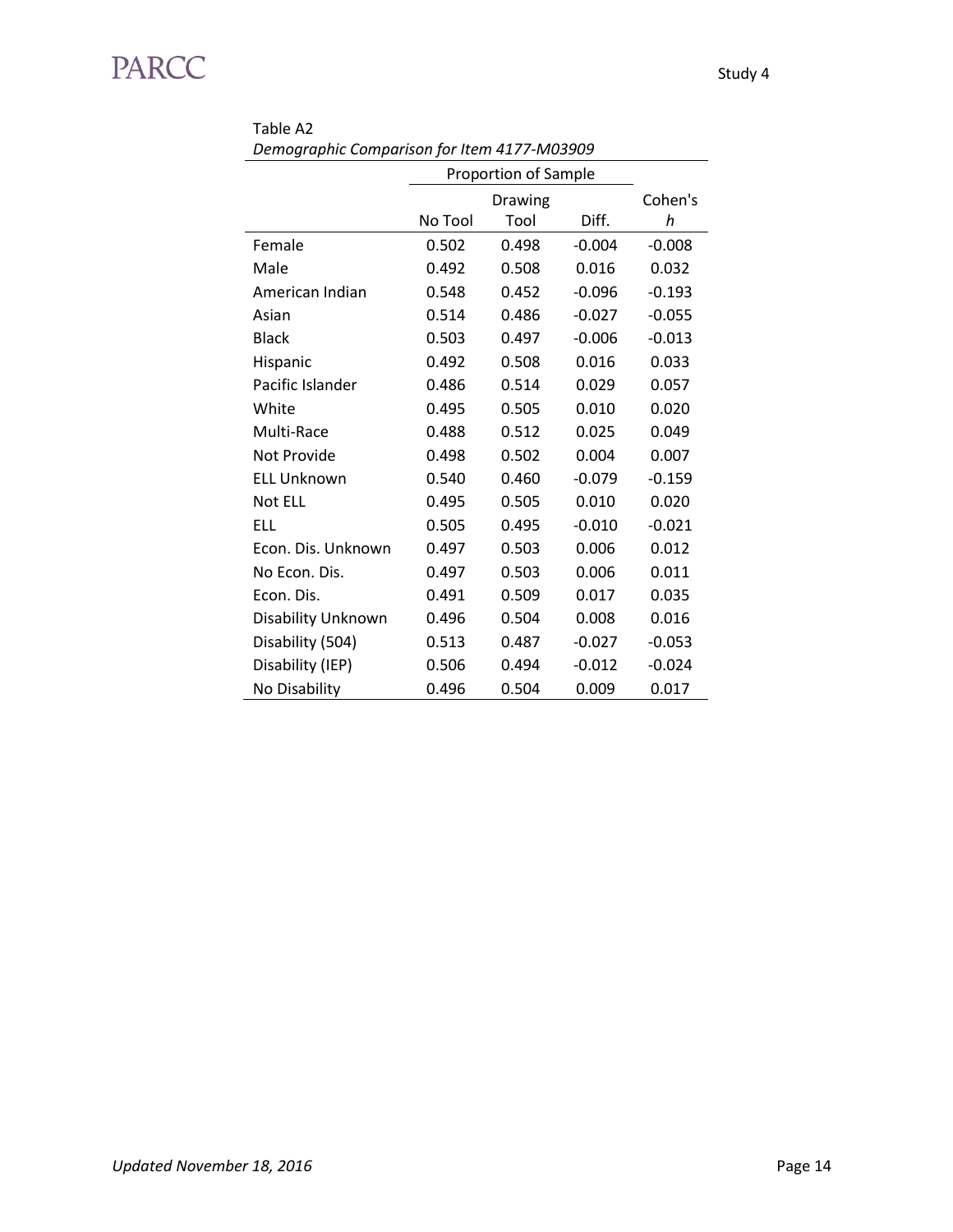| Demographic Comparison for Item M300083P |         |                      |          |          |  |
|------------------------------------------|---------|----------------------|----------|----------|--|
|                                          |         | Proportion of Sample |          |          |  |
|                                          |         | <b>Drawing</b>       |          | Cohen's  |  |
|                                          | No Tool | Tool                 | Diff.    | h        |  |
| Female                                   | 0.500   | 0.500                | 0.000    | 0.001    |  |
| Male                                     | 0.500   | 0.500                | 0.000    | 0.000    |  |
| American Indian                          | 0.475   | 0.525                | 0.051    | 0.102    |  |
| Asian                                    | 0.490   | 0.510                | 0.019    | 0.039    |  |
| <b>Black</b>                             | 0.498   | 0.502                | 0.005    | 0.009    |  |
| Hispanic                                 | 0.495   | 0.505                | 0.009    | 0.018    |  |
| Pacific Islander                         | 0.375   | 0.625                | 0.250    | 0.505    |  |
| White                                    | 0.504   | 0.496                | $-0.008$ | $-0.016$ |  |
| Multi-Race                               | 0.500   | 0.500                | 0.000    | 0.000    |  |
| Not Provide                              | 0.508   | 0.492                | $-0.016$ | $-0.033$ |  |
| <b>ELL Unknown</b>                       | 0.503   | 0.497                | $-0.006$ | $-0.013$ |  |
| Not ELL                                  | 0.501   | 0.499                | $-0.002$ | $-0.004$ |  |
| FLL                                      | 0.486   | 0.514                | 0.027    | 0.055    |  |
| Econ. Dis. Unknown                       | 0.500   | 0.500                | 0.000    | $-0.001$ |  |
| No Econ. Dis.                            | 0.501   | 0.499                | $-0.003$ | $-0.006$ |  |
| Econ. Dis.                               | 0.469   | 0.531                | 0.063    | 0.125    |  |
| Disability Unknown                       | 0.499   | 0.501                | 0.002    | 0.004    |  |
| Disability (504)                         | 0.496   | 0.504                | 0.007    | 0.015    |  |
| Disability (IEP)                         | 0.486   | 0.514                | 0.027    | 0.054    |  |
| No Disability                            | 0.502   | 0.498                | $-0.004$ | $-0.008$ |  |

Table A3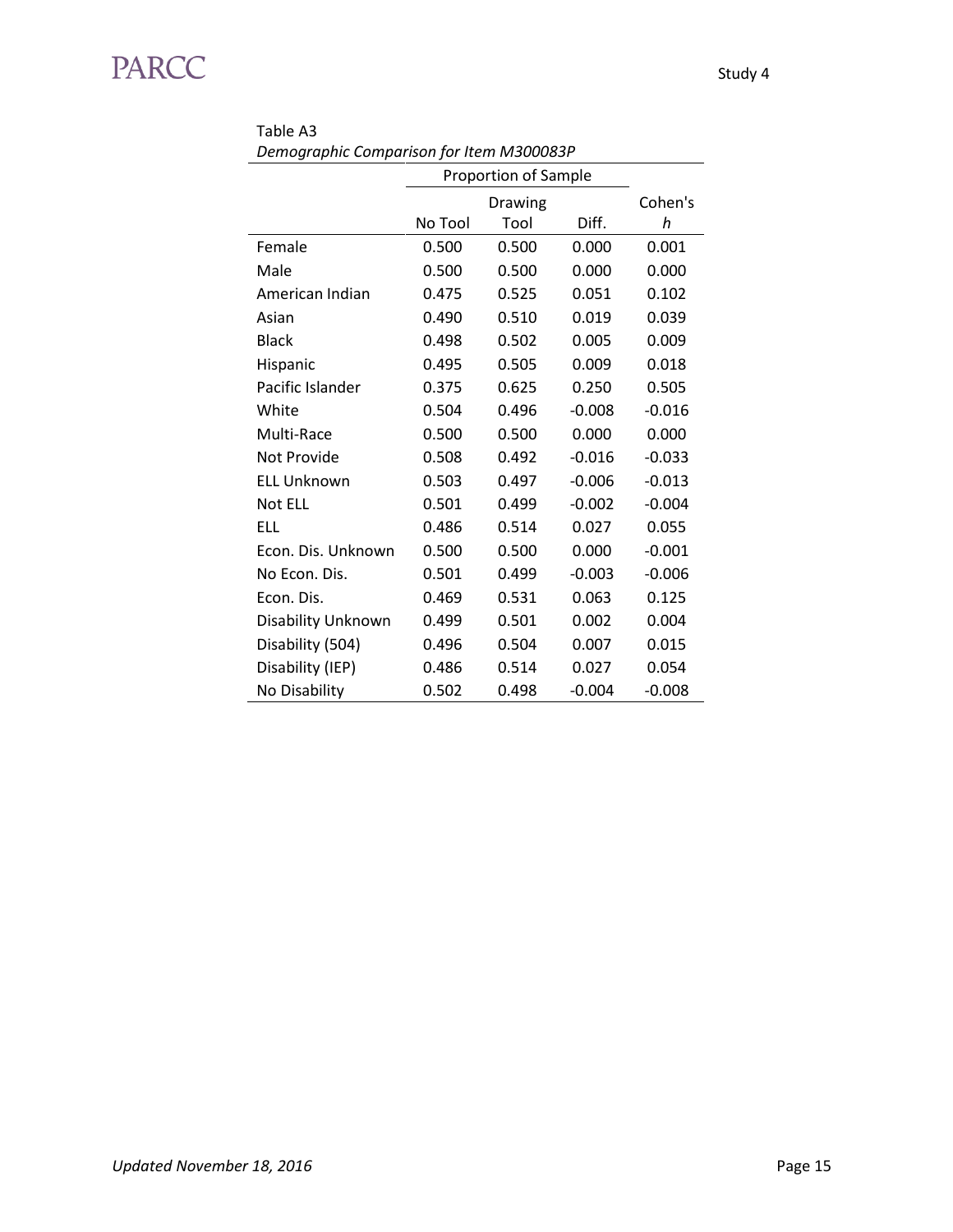| Demographic Comparison for Item 4220-M04135 |                      |         |          |          |  |
|---------------------------------------------|----------------------|---------|----------|----------|--|
|                                             | Proportion of Sample |         |          |          |  |
|                                             |                      | Cohen's |          |          |  |
|                                             | No Tool              | Tool    | Diff.    | h        |  |
| Female                                      | 0.495                | 0.505   | 0.009    | 0.018    |  |
| Male                                        | 0.501                | 0.499   | $-0.003$ | $-0.005$ |  |
| American Indian                             | 0.514                | 0.486   | $-0.028$ | $-0.057$ |  |
| Asian                                       | 0.504                | 0.496   | $-0.009$ | $-0.017$ |  |
| <b>Black</b>                                | 0.486                | 0.514   | 0.027    | 0.055    |  |
| Hispanic                                    | 0.494                | 0.506   | 0.013    | 0.025    |  |
| Pacific Islander                            | 0.500                | 0.500   | 0.000    | 0.000    |  |
| White                                       | 0.504                | 0.496   | $-0.009$ | $-0.017$ |  |
| Multi-Race                                  | 0.458                | 0.542   | 0.084    | 0.169    |  |
| Not Provide                                 | 0.499                | 0.501   | 0.002    | 0.004    |  |
| <b>ELL Unknown</b>                          | 0.491                | 0.509   | 0.017    | 0.034    |  |
| Not ELL                                     | 0.499                | 0.501   | 0.002    | 0.004    |  |
| FLL                                         | 0.493                | 0.507   | 0.014    | 0.028    |  |
| Econ. Dis. Unknown                          | 0.499                | 0.501   | 0.002    | 0.004    |  |
| No Econ. Dis.                               | 0.498                | 0.502   | 0.005    | 0.009    |  |
| Econ. Dis.                                  | 0.502                | 0.498   | $-0.005$ | $-0.010$ |  |
| Disability Unknown                          | 0.501                | 0.499   | $-0.001$ | $-0.003$ |  |
| Disability (504)                            | 0.485                | 0.515   | 0.031    | 0.061    |  |
| Disability (IEP)                            | 0.537                | 0.463   | $-0.075$ | $-0.150$ |  |
| No Disability                               | 0.493                | 0.507   | 0.013    | 0.027    |  |

Table A4